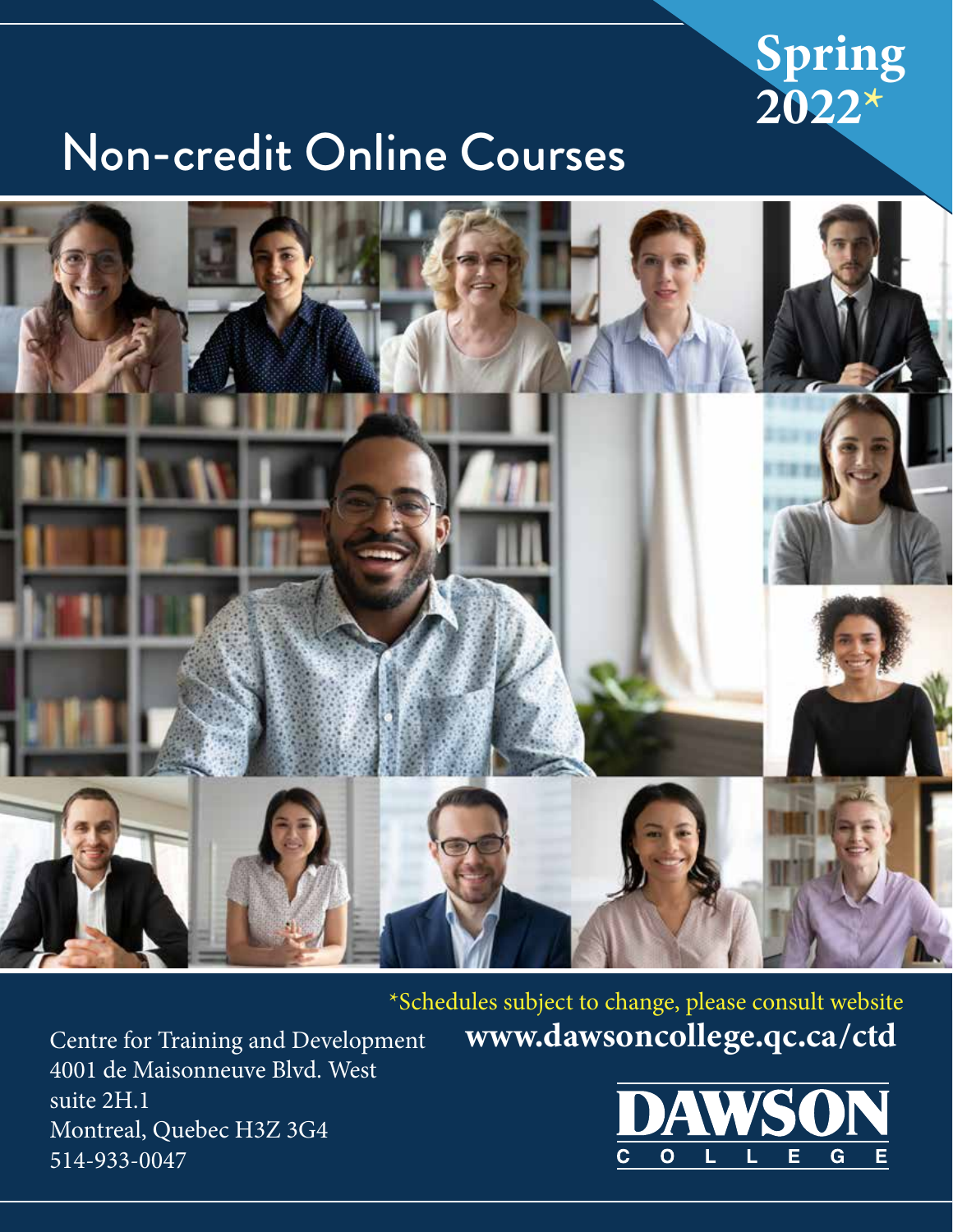#### Registration Information

The Centre for Training & Development (CTD) is pleased to be offering Online Courses. Registration for these courses must be done through our Online Registration.

Students can check the CTD course schedule, select the course(s) they wish to register for and register online. Accepted methods of payments are Visa/Mastercard. The deadline to register for online CTD courses is 48 hours prior to the start date of the course. Instruction fees must be paid in full upon registration; a receipt will be issued to students upon registration. Where applicable, sales taxes are included in the tuition fees.

#### **Prerequisites**

Students are responsible for ensuring they have the required prerequisites or equivalent knowledge, as listed in the course descriptions, prior to registering. In order to participate in the online courses students must have the following:

• Headphones and an external microphone.

• A stable high speed internet connection.

• A Computer with a minimum of Windows 7 or Mac G5.

Students registering for the first time in a language course at Dawson College should consult the Self-Evaluation to determine their level. During the first class, the teacher will evaluate students to make sure they are attending the right level or to recommend a transfer to a more appropriate level.

There is a written admission test (no fee) for Basic English Writing Skills.

#### **Discounts**

Applicants 60 years of age or older are eligible for a 10% reduction of fees. Seniors must provide a valid ID to <u>ctd@dawsoncollege.qc.ca</u> by the second class to validate their eligibility for the discount.

Current Dawson employees can contact ctd@dawson-<u>college.qc.ca</u> for eligibility.

#### Refunds

• 100% of tuition fees will be refunded if the College cancels the course.

• 100% of tuition fees will be refunded if the College receives written notification five (5) business days prior to the start of the course.

• For Emploi-Quebec Subsidized courses, there will be no refund or withdrawal after the start of the course.

• For all other courses, 80% of the tuition fees will be refunded if student withdraws from a course and notifies the College in writing before the beginning of the second class.

• In all other cases, fees are non-refundable.

NOTE: Please allow up to six (6) weeks for the processing of refunds.

#### Course Cancellations

The CTD reserves the right to cancel a course in case of low enrollment or other unforeseen circumstances; in such cases, registration fees will be fully reimbursed. CTD does not accept any liability except for fees paid to Dawson College. In cases of cancellation, students will be notified by email or by phone.

#### Teacher and Schedule Changes

CTD reserves the right to make changes to teaching staff without notification of students. Students are notified about schedule and room changes by email or phone.

#### **Certificates**

Students who attend 80% of a course for which they have registered will receive a certificate attesting to their participation in that non-credit course. In all other cases, certificates will not be issued.

#### CTD Inquiries

ctd@dawsoncollege.qc.ca

Centre for Training and Development 4001 de Maisonneuve Blvd. West suite 2H.1 Montreal, Quebec H3Z 3G4 514-933-0047

## www.dawsoncollege.qc.ca/ctd

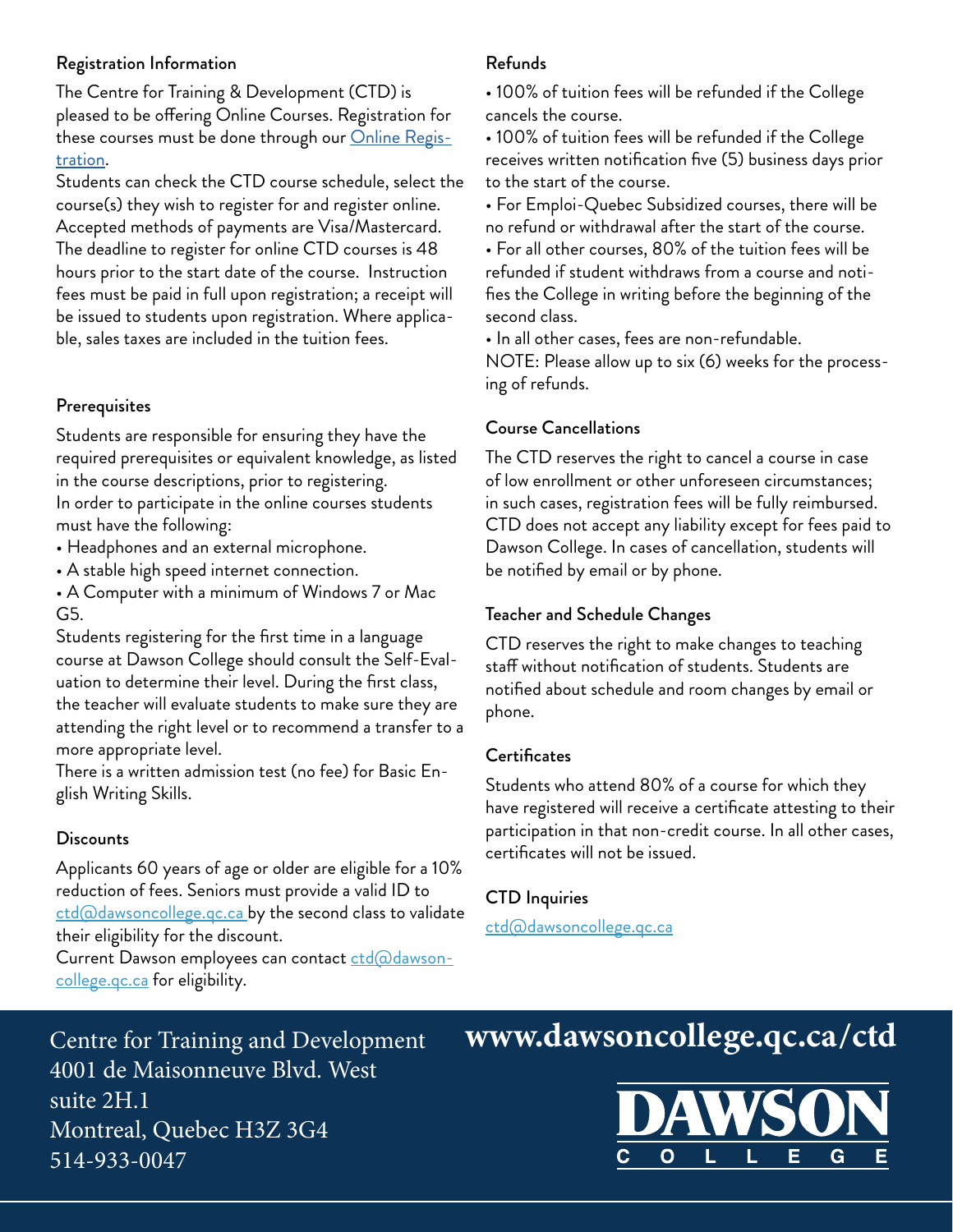| <b>Computer &amp; Technology</b>                               |                                                                                                                                                                     |              |                  |                  |                |              |
|----------------------------------------------------------------|---------------------------------------------------------------------------------------------------------------------------------------------------------------------|--------------|------------------|------------------|----------------|--------------|
| For more technology courses please see our Emploi-Quebec page. |                                                                                                                                                                     |              |                  |                  |                |              |
| <b>Course Title</b>                                            | Level                                                                                                                                                               | <b>Hours</b> | <b>Days</b>      | <b>Dates</b>     | <b>Time</b>    | <b>Price</b> |
| Microsoft Excel                                                | Intermediate                                                                                                                                                        | 30           | Thu              | May 19 to Jul 21 | 18:00 to 21:00 | \$720        |
|                                                                |                                                                                                                                                                     |              | <b>Languages</b> |                  |                |              |
|                                                                |                                                                                                                                                                     |              |                  |                  |                |              |
|                                                                | <b>Click here for Language Self-Evaluation and Online Placement Test Taking</b><br>the "Online Placement Test" is strongly recommended to ensure level<br>accuracy. |              |                  |                  |                |              |
| <b>Course Title</b>                                            | Level                                                                                                                                                               | <b>Hours</b> | <b>Days</b>      | <b>Dates</b>     | <b>Time</b>    | <b>Price</b> |
| French second language                                         | Beginner &                                                                                                                                                          | 40           | Mon Wed          | Mar 30 to May 30 | 18:00 to 20:30 | \$290        |
| or English Second                                              | Level 1 to 6                                                                                                                                                        | 40           | Sat              | Apr 9 to Jun 18  | 09:30 to 13:30 | \$290        |
| Language                                                       |                                                                                                                                                                     | 40           | Mon Tue Wed Thu  | Apr 27 to May 25 | 18:00 to 20:30 | \$290        |
|                                                                |                                                                                                                                                                     | 40           | Mon Tue Wed Thu  | Jun 1 to Jun 28  | 18:00 to 20:30 | \$290        |
| <b>IELTS Preparation</b><br>(Online)                           |                                                                                                                                                                     | 42           | Tue Thu          | Apr 14 to May 31 | 18:00 to 21:00 | \$385        |
| Pre IELTS (Online)                                             |                                                                                                                                                                     | 21           | Tue Thu          | Apr 14 to May 5  | 18:00 to 21:00 | \$225        |
| Public Speaking (Online)                                       |                                                                                                                                                                     | 20           | Wed              | Apr 13 to Jun 1  | 18:00 to 20:30 | \$220        |
| <b>TOEFL IBT (Online)</b>                                      |                                                                                                                                                                     | 42           | Mon Wed          | Apr 13 to Jun 16 | 18:00 to 21:00 | \$385        |
| Book club/Film club<br>(Online)                                |                                                                                                                                                                     | 20           | Sat              | Apr 9 to Jun 4   | 14:30 to 17:00 | \$220        |
| <b>Business English (Online)</b>                               |                                                                                                                                                                     | 40           | Sat              | Apr 9 to Jun 18  | 09:30 to 13:30 | \$385        |
| <b>English Conversation</b><br>Workshop                        | Advanced<br>(Online)                                                                                                                                                | 25           | Sat              | Apr 23 to Jul 16 | 09:00 to 11:30 | \$250        |
|                                                                | Beginner<br>(Online)                                                                                                                                                | 25           | Sat              | Apr 23 to Jul 16 | 09:00 to 11:30 | \$250        |
|                                                                | Intermediate<br>(Online)                                                                                                                                            | 25           | Sat              | Apr 23 to Jul 16 | 09:00 to 11:30 | \$250        |
| <b>ESL Private Tutoring</b>                                    |                                                                                                                                                                     | $\mathbf{1}$ | Mon              | Apr 4 to Apr 4   | 13:00 to 14:00 | \$50         |
| (Online)                                                       |                                                                                                                                                                     | $\mathbf{1}$ | <b>Tue</b>       | Apr 5 to Apr 5   | 13:00 to 14:00 | \$50         |
|                                                                |                                                                                                                                                                     | $\mathbf{1}$ | Wed              | Apr 6 to Apr 6   | 13:00 to 14:00 | \$50         |
|                                                                |                                                                                                                                                                     | 1            | Thu              | Apr 7 to Apr 7   | 13:00 to 14:00 | \$50         |
|                                                                |                                                                                                                                                                     | $\mathbf{1}$ | Mon              | Apr 11 to Apr 11 | 13:00 to 14:00 | \$50         |
|                                                                |                                                                                                                                                                     | $\mathbf{1}$ | Tue              | Apr 12 to Apr 12 | 13:00 to 14:00 | \$50         |
|                                                                |                                                                                                                                                                     | $\mathbf{1}$ | Wed              | Apr 13 to Apr 13 | 13:00 to 14:00 | \$50         |
|                                                                |                                                                                                                                                                     | $\mathbf{1}$ | Thu              | Apr 14 to Apr 14 | 13:00 to 14:00 | \$50         |
|                                                                |                                                                                                                                                                     | 1            | Tue              | Apr 19 to Apr 19 | 13:00 to 14:00 | \$50         |
|                                                                |                                                                                                                                                                     | $\mathbf{1}$ | Wed              | Apr 20 to Apr 20 | 13:00 to 14:00 | \$50         |
|                                                                |                                                                                                                                                                     | $\mathbf{1}$ | Thu              | Apr 21 to Apr 21 | 13:00 to 14:00 | \$50         |
|                                                                |                                                                                                                                                                     | $\mathbf{1}$ | Mon              | Apr 25 to Apr 25 | 13:00 to 14:00 | \$50         |
|                                                                |                                                                                                                                                                     | $\mathbf{1}$ | Tue              | Apr 26 to Apr 26 | 13:00 to 14:00 | \$50         |
|                                                                |                                                                                                                                                                     | $\mathbf{1}$ | Wed              | Apr 27 to Apr 27 | 13:00 to 14:00 | \$50         |
|                                                                |                                                                                                                                                                     | $\mathbf{1}$ | Thu              | Apr 28 to Apr 28 | 13:00 to 14:00 | \$50         |
|                                                                |                                                                                                                                                                     | 1            | Mon              | May 2 to May 2   | 13:00 to 14:00 | \$50         |
|                                                                |                                                                                                                                                                     | $\mathbf{1}$ | Tue              | May 3 to May 3   | 13:00 to 14:00 | \$50         |
|                                                                |                                                                                                                                                                     | $\mathbf{1}$ | Wed              | May 4 to May 4   | 13:00 to 14:00 | \$50         |
|                                                                |                                                                                                                                                                     | $\mathbf{1}$ | Thu              | May 5 to May 5   | 13:00 to 14:00 | \$50         |
|                                                                |                                                                                                                                                                     | $\mathbf{1}$ | Mon              | May 9 to May 9   | 13:00 to 14:00 | \$50         |
|                                                                |                                                                                                                                                                     | $\mathbf{1}$ | Tue              | May 10 to May 10 | 13:00 to 14:00 | \$50         |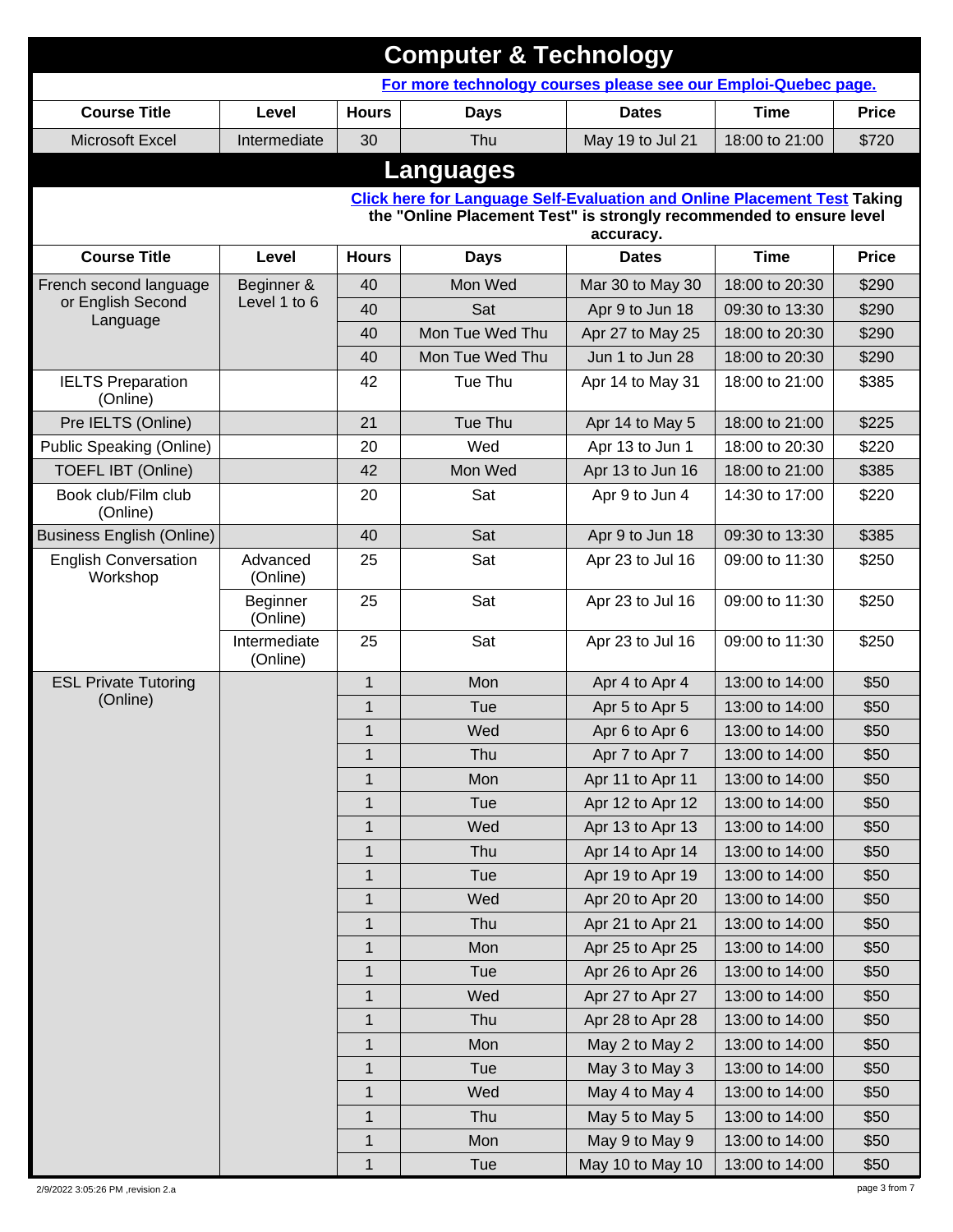| <b>ESL Private Tutoring</b>   | 1            | Wed | May 11 to May 11 | 13:00 to 14:00 | \$50 |
|-------------------------------|--------------|-----|------------------|----------------|------|
| (Online)                      | $\mathbf 1$  | Thu | May 12 to May 12 | 13:00 to 14:00 | \$50 |
|                               | $\mathbf{1}$ | Mon | May 16 to May 16 | 13:00 to 14:00 | \$50 |
|                               | $\mathbf 1$  | Tue | May 17 to May 17 | 13:00 to 14:00 | \$50 |
|                               | $\mathbf{1}$ | Wed | May 18 to May 18 | 13:00 to 14:00 | \$50 |
|                               | $\mathbf{1}$ | Thu | May 19 to May 19 | 13:00 to 14:00 | \$50 |
|                               | $\mathbf 1$  | Tue | May 24 to May 24 | 13:00 to 14:00 | \$50 |
|                               | 1            | Wed | May 25 to May 25 | 13:00 to 14:00 | \$50 |
|                               | $\mathbf 1$  | Thu | May 26 to May 26 | 13:00 to 14:00 | \$50 |
|                               | $\mathbf{1}$ | Mon | May 30 to May 30 | 13:00 to 14:00 | \$50 |
|                               | $\mathbf{1}$ | Tue | May 31 to May 31 | 13:00 to 14:00 | \$50 |
|                               | $\mathbf{1}$ | Wed | Jun 1 to Jun 1   | 13:00 to 14:00 | \$50 |
|                               | $\mathbf{1}$ | Thu | Jun 2 to Jun 2   | 13:00 to 14:00 | \$50 |
|                               | $\mathbf 1$  | Mon | Jun 6 to Jun 6   | 13:00 to 14:00 | \$50 |
|                               | $\mathbf{1}$ | Tue | Jun 7 to Jun 7   | 13:00 to 14:00 | \$50 |
|                               | $\mathbf 1$  | Wed | Jun 8 to Jun 8   | 13:00 to 14:00 | \$50 |
|                               | $\mathbf{1}$ | Thu | Jun 9 to Jun 9   | 13:00 to 14:00 | \$50 |
|                               | $\mathbf{1}$ | Mon | Jun 13 to Jun 13 | 13:00 to 14:00 | \$50 |
|                               | $\mathbf{1}$ | Tue | Jun 14 to Jun 14 | 13:00 to 14:00 | \$50 |
|                               | $\mathbf{1}$ | Wed | Jun 15 to Jun 15 | 13:00 to 14:00 | \$50 |
|                               | $\mathbf 1$  | Thu | Jun 16 to Jun 16 | 13:00 to 14:00 | \$50 |
|                               | $\mathbf{1}$ | Mon | Jun 20 to Jun 20 | 13:00 to 14:00 | \$50 |
|                               | $\mathbf 1$  | Tue | Jun 21 to Jun 21 | 13:00 to 14:00 | \$50 |
|                               | $\mathbf{1}$ | Wed | Jun 22 to Jun 22 | 13:00 to 14:00 | \$50 |
|                               | $\mathbf 1$  | Thu | Jun 23 to Jun 23 | 13:00 to 14:00 | \$50 |
|                               | $\mathbf 1$  | Mon | Jun 27 to Jun 27 | 13:00 to 14:00 | \$50 |
|                               | $\mathbf 1$  | Tue | Jun 28 to Jun 28 | 13:00 to 14:00 | \$50 |
|                               | $\mathbf 1$  | Wed | Jun 29 to Jun 29 | 13:00 to 14:00 | \$50 |
|                               | $\mathbf 1$  | Thu | Jun 30 to Jun 30 | 13:00 to 14:00 | \$50 |
| <b>FLS Tutorat Individuel</b> | 1            | Mon | Apr 4 to Apr 4   | 13:00 to 14:00 | \$50 |
| (Online)                      | $\mathbf 1$  | Tue | Apr 5 to Apr 5   | 13:00 to 14:00 | \$50 |
|                               | 1            | Wed | Apr 6 to Apr 6   | 13:00 to 14:00 | \$50 |
|                               | 1            | Thu | Apr 7 to Apr 7   | 13:00 to 14:00 | \$50 |
|                               | 1            | Mon | Apr 11 to Apr 11 | 13:00 to 14:00 | \$50 |
|                               | $\mathbf 1$  | Tue | Apr 12 to Apr 12 | 13:00 to 14:00 | \$50 |
|                               | $\mathbf 1$  | Wed | Apr 13 to Apr 13 | 13:00 to 14:00 | \$50 |
|                               | 1            | Thu | Apr 14 to Apr 14 | 13:00 to 14:00 | \$50 |
|                               | $\mathbf 1$  | Tue | Apr 19 to Apr 19 | 13:00 to 14:00 | \$50 |
|                               | $\mathbf 1$  | Wed | Apr 20 to Apr 20 | 13:00 to 14:00 | \$50 |
|                               | $\mathbf 1$  | Thu | Apr 21 to Apr 21 | 13:00 to 14:00 | \$50 |
|                               | $\mathbf 1$  | Mon | Apr 25 to Apr 25 | 13:00 to 14:00 | \$50 |
|                               | $\mathbf 1$  | Tue | Apr 26 to Apr 26 | 13:00 to 14:00 | \$50 |
|                               | $\mathbf 1$  | Wed | Apr 27 to Apr 27 | 13:00 to 14:00 | \$50 |
|                               | 1            | Thu | Apr 28 to Apr 28 | 13:00 to 14:00 | \$50 |
|                               | $\mathbf 1$  | Mon | May 2 to May 2   | 13:00 to 14:00 | \$50 |
|                               | $\mathbf 1$  | Tue | May 3 to May 3   | 13:00 to 14:00 | \$50 |
|                               | 1            | Wed | May 4 to May 4   | 13:00 to 14:00 | \$50 |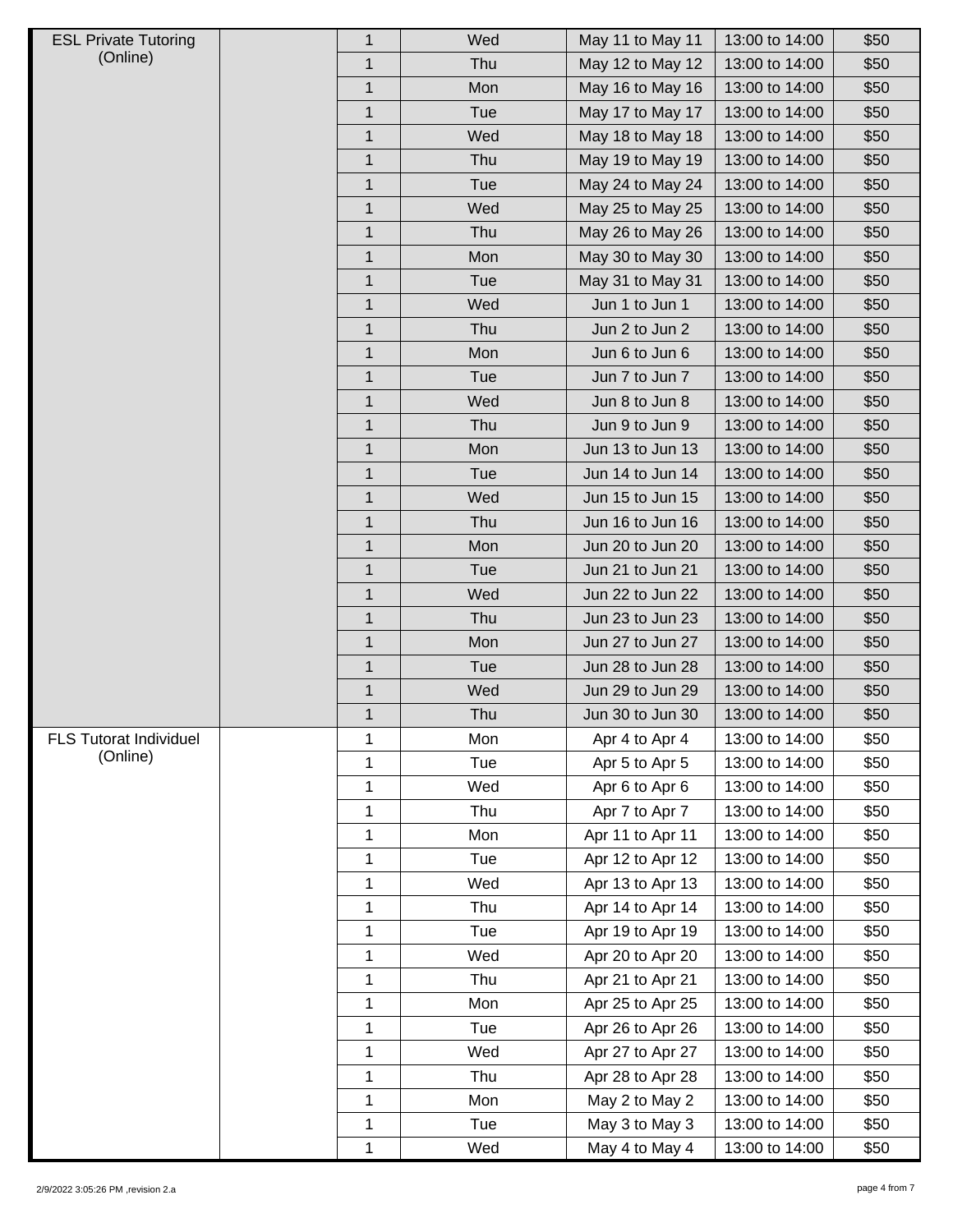| <b>FLS Tutorat Individuel</b>                                                     |                      | 1            | Thu | May 5 to May 5   | 13:00 to 14:00 | \$50  |
|-----------------------------------------------------------------------------------|----------------------|--------------|-----|------------------|----------------|-------|
| (Online)                                                                          |                      | 1            | Mon | May 9 to May 9   | 13:00 to 14:00 | \$50  |
|                                                                                   |                      | $\mathbf 1$  | Tue | May 10 to May 10 | 13:00 to 14:00 | \$50  |
|                                                                                   |                      | 1            | Wed | May 11 to May 11 | 13:00 to 14:00 | \$50  |
|                                                                                   |                      | 1            | Thu | May 12 to May 12 | 13:00 to 14:00 | \$50  |
|                                                                                   |                      | 1            | Mon | May 16 to May 16 | 13:00 to 14:00 | \$50  |
|                                                                                   |                      | 1            | Tue | May 17 to May 17 | 13:00 to 14:00 | \$50  |
|                                                                                   |                      | 1            | Wed | May 18 to May 18 | 13:00 to 14:00 | \$50  |
|                                                                                   |                      | 1            | Thu | May 19 to May 19 | 13:00 to 14:00 | \$50  |
|                                                                                   |                      | 1            | Tue | May 24 to May 24 | 13:00 to 14:00 | \$50  |
|                                                                                   |                      | 1            | Wed | May 25 to May 25 | 13:00 to 14:00 | \$50  |
|                                                                                   |                      | 1            | Thu | May 26 to May 26 | 13:00 to 14:00 | \$50  |
|                                                                                   |                      | $\mathbf{1}$ | Mon | May 30 to May 30 | 13:00 to 14:00 | \$50  |
|                                                                                   |                      | 1            | Tue | May 31 to May 31 | 13:00 to 14:00 | \$50  |
|                                                                                   |                      | $\mathbf{1}$ | Wed | Jun 1 to Jun 1   | 13:00 to 14:00 | \$50  |
|                                                                                   |                      | 1            | Thu | Jun 2 to Jun 2   | 13:00 to 14:00 | \$50  |
|                                                                                   |                      | $\mathbf{1}$ | Mon | Jun 6 to Jun 6   | 13:00 to 14:00 | \$50  |
|                                                                                   |                      | 1            | Tue | Jun 7 to Jun 7   | 13:00 to 14:00 | \$50  |
|                                                                                   |                      | 1            | Wed | Jun 8 to Jun 8   | 13:00 to 14:00 | \$50  |
|                                                                                   |                      | 1            | Thu | Jun 9 to Jun 9   | 13:00 to 14:00 | \$50  |
|                                                                                   |                      | 1            | Mon | Jun 13 to Jun 13 | 13:00 to 14:00 | \$50  |
|                                                                                   |                      | 1            | Tue | Jun 14 to Jun 14 | 13:00 to 14:00 | \$50  |
|                                                                                   |                      | 1            | Wed | Jun 15 to Jun 15 | 13:00 to 14:00 | \$50  |
|                                                                                   |                      | 1            | Thu | Jun 16 to Jun 16 | 13:00 to 14:00 | \$50  |
|                                                                                   |                      | 1            | Mon | Jun 20 to Jun 20 | 13:00 to 14:00 | \$50  |
|                                                                                   |                      | 1            | Tue | Jun 21 to Jun 21 | 13:00 to 14:00 | \$50  |
|                                                                                   |                      | $\mathbf 1$  | Wed | Jun 22 to Jun 22 | 13:00 to 14:00 | \$50  |
|                                                                                   |                      | 1            | Thu | Jun 23 to Jun 23 | 13:00 to 14:00 | \$50  |
|                                                                                   |                      | 1            | Mon | Jun 27 to Jun 27 | 13:00 to 14:00 | \$50  |
|                                                                                   |                      | 1            | Tue | Jun 28 to Jun 28 | 13:00 to 14:00 | \$50  |
|                                                                                   |                      | 1            | Wed | Jun 29 to Jun 29 | 13:00 to 14:00 | \$50  |
|                                                                                   |                      | 1            | Thu | Jun 30 to Jun 30 | 13:00 to 14:00 | \$50  |
| Français des affaires<br>(Online)                                                 |                      | 20           | Sat | Apr 9 to Jun 4   | 09:00 to 11:30 | \$220 |
| Club de lecture en<br>français (Online)                                           |                      | 20           | Thu | Apr 14 to Jun 2  | 18:00 to 20:30 | \$220 |
| Communiquer<br>efficacement par courriel<br>en milieu de travail<br>(Online)      |                      | 3            | Thu | Apr 21 to Apr 21 | 09:00 to 12:00 | \$185 |
| Communiquer plus<br>efficacement au<br>téléphone en milieu de<br>travail (Online) |                      | 3            | Wed | Apr 20 to Apr 20 | 09:00 to 12:00 | \$185 |
| Cours de préparation au<br>TEFAQ (Online)                                         |                      | 30           | Sat | Apr 23 to Jul 16 | 09:30 to 12:30 | \$325 |
| Atelier de conversation et<br>de perfectionnement                                 | Avancé<br>(Online)   | 25           | Sat | Apr 23 to Jul 16 | 09:00 to 11:30 | \$250 |
|                                                                                   | Débutant<br>(Online) | 25           | Sat | Apr 23 to Jul 16 | 09:00 to 11:30 | \$250 |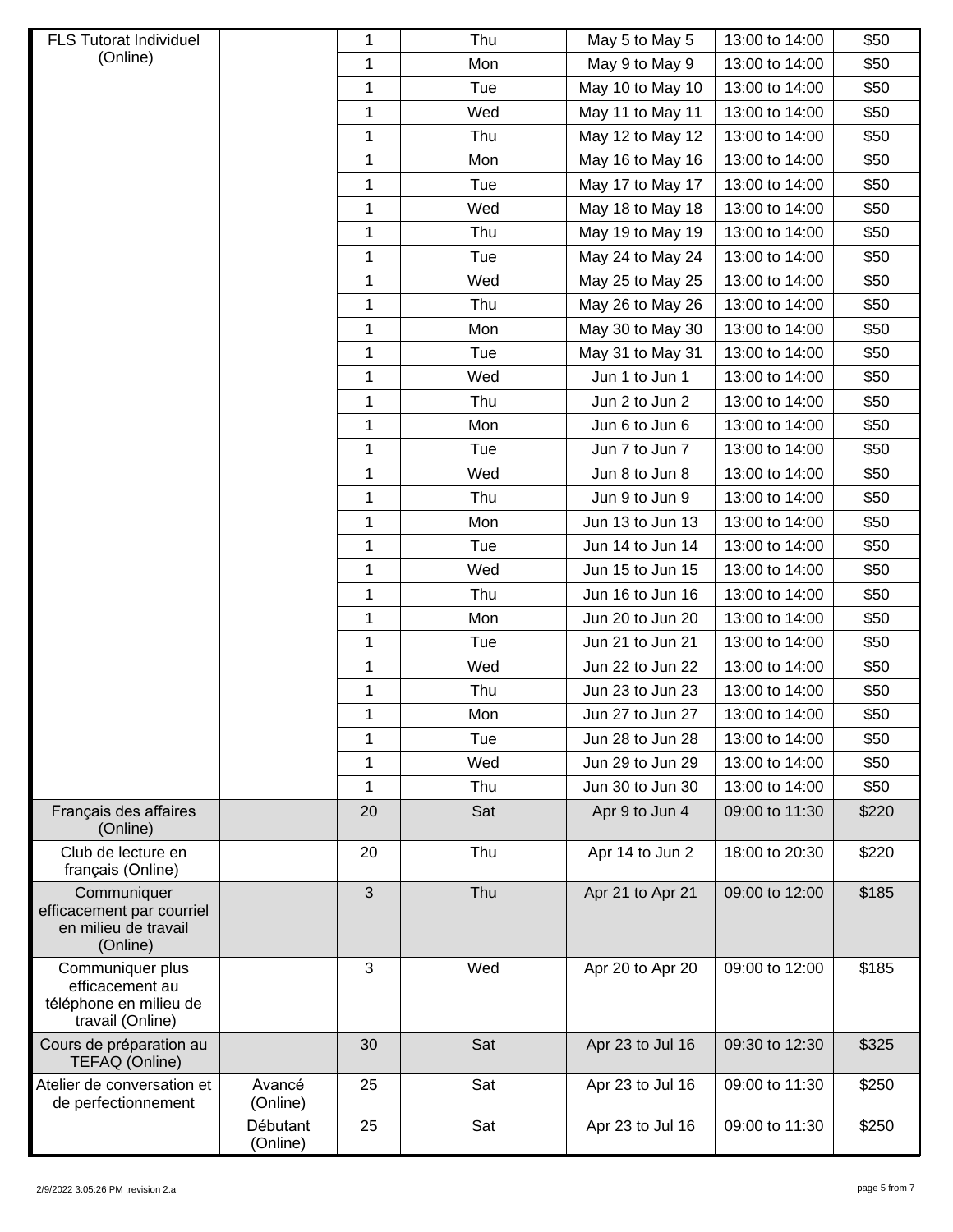| Atelier de conversation et<br>de perfectionnement                | Intermédiaire<br>(Online) | 25           | Sat                                  | Apr 23 to Jul 16                                       | 09:00 to 11:30 | \$250        |
|------------------------------------------------------------------|---------------------------|--------------|--------------------------------------|--------------------------------------------------------|----------------|--------------|
| Atelier intensif<br>d'expression orale<br>TEFAQ (Online)         |                           | 10           | Tue                                  | Apr 12 to May 3                                        | 18:00 to 20:30 | \$120        |
| Service à la clientèle<br>(Online)                               |                           | 20           | Tue                                  | Apr 12 to May 31                                       | 18:00 to 20:30 | \$220        |
| Grammaire du français<br>(révision et consolidation)<br>(Online) |                           | 20           | Wed                                  | Apr 13 to Jun 1                                        | 18:00 to 20:30 | \$220        |
| Japanese Conversation                                            | 1(Online)                 | 30           | Tue                                  | Apr 12 to Jun 14                                       | 18:00 to 21:00 | \$240        |
|                                                                  | 2 (Online)                | 30           | Tue                                  | Apr 12 to Jun 14                                       | 18:00 to 21:00 | \$240        |
|                                                                  | 3 (Online)                | 30           | Mon                                  | Apr 11 to Jun 27                                       | 18:00 to 21:00 | \$240        |
|                                                                  | 4 (Online)                | 30           | Thu                                  | Apr 14 to Jun 16                                       | 18:00 to 21:00 | \$240        |
|                                                                  | 5 (Online)                | 30           | Sat                                  | Apr 23 to Jul 16                                       | 09:30 to 12:30 | \$240        |
| <b>Spanish Conversation</b>                                      | 1 (Online)                | 30           | Tue                                  | Apr 12 to Jun 14                                       | 18:00 to 21:00 | \$240        |
|                                                                  |                           | 30           | Sat                                  | Apr 23 to Jul 16                                       | 09:00 to 12:00 | \$240        |
|                                                                  | 2 (Online)                | 30           | Tue                                  | Apr 12 to Jun 14                                       | 18:00 to 21:00 | \$240        |
|                                                                  |                           | 30           | Sat                                  | Apr 23 to Jul 16                                       | 09:00 to 12:00 | \$240        |
|                                                                  | 3 (Online)                | 30           | Thu                                  | Apr 14 to Jun 16                                       | 18:00 to 21:00 | \$240        |
|                                                                  | 4 (Online)                | 30           | Thu                                  | Apr 14 to Jun 16                                       | 18:00 to 21:00 | \$240        |
|                                                                  | 5 (Online)                | 30           | Tue                                  | Apr 12 to Jun 14                                       | 18:00 to 21:00 | \$240        |
| <b>Italian Conversation</b>                                      | 1 (Online)                | 30           | Tue                                  | Apr 12 to Jun 14                                       | 18:00 to 21:00 | \$240        |
|                                                                  | 2 (Online)                | 30           | Thu                                  | Apr 14 to Jun 16                                       | 18:00 to 21:00 | \$240        |
| <b>German Conversation</b>                                       | 1 (Online)                | 30           | Tue                                  | Apr 12 to Jun 14                                       | 18:00 to 21:00 | \$240        |
|                                                                  | 2 (Online)                | 30           | Thu                                  | Apr 14 to Jun 16                                       | 18:00 to 21:00 | \$240        |
| Korean Conversation                                              | 1 (Online)                | 30           | Tue                                  | Apr 12 to Jun 14                                       | 18:00 to 21:00 | \$240        |
|                                                                  | 2 (Online)                | 30           | Mon                                  | Apr 11 to Jun 27                                       | 18:00 to 21:00 | \$240        |
|                                                                  | 3 (Online)                | 30           | Wed                                  | Apr 13 to Jun 15                                       | 18:00 to 21:00 | \$240        |
|                                                                  | 4 (Online)                | 30           | Thu                                  | Apr 14 to Jun 16                                       | 18:00 to 21:00 | \$240        |
|                                                                  | 5 (Online)                | 30           | Sat                                  | Apr 23 to Jul 16                                       | 09:30 to 12:30 | \$240        |
| <b>Russian Conversation</b>                                      | 1 (Online)                | 30           | Fri                                  | Apr 8 to Jun 17                                        | 18:00 to 21:00 | \$240        |
|                                                                  | 2 (Online)                | 30           | Sat                                  | Apr 9 to Jun 18                                        | 09:30 to 12:30 | \$240        |
|                                                                  | 3 (Online)                | 30           | Fri                                  | Apr 8 to Jun 17                                        | 18:00 to 21:00 | \$240        |
|                                                                  |                           |              | <b>Confucius Institute in Quebec</b> |                                                        |                |              |
|                                                                  |                           |              |                                      | <b>Visit the Confucius Institute in Quebec Website</b> |                |              |
| <b>Course Title</b>                                              | Level                     | <b>Hours</b> | <b>Days</b>                          | <b>Dates</b>                                           | <b>Time</b>    | <b>Price</b> |
| <b>Chinese Elementary</b>                                        | 1A (Online)               | 30           | Tue                                  | Apr 12 to Jun 14                                       | 18:30 to 21:30 | \$240        |
|                                                                  | 1B (Online)               | 30           | Mon                                  | Apr 11 to Jun 27                                       | 18:30 to 21:30 | \$240        |
|                                                                  | 2A (Online)               | 30           | Tue                                  | Apr 12 to Jun 14                                       | 18:30 to 21:30 | \$240        |
|                                                                  | 2B (Online)               | 30           | Tue                                  | Apr 12 to Jun 14                                       | 18:30 to 21:30 | \$240        |
|                                                                  | 3A (Online)               | 30           | Mon                                  | Apr 11 to Jun 27                                       | 18:30 to 21:30 | \$240        |
|                                                                  | 3B (Online)               | 30           | Thu                                  | Apr 14 to Jun 16                                       | 18:30 to 21:30 | \$240        |
|                                                                  | 4A (Online)               | 30           | Mon                                  | Apr 11 to Jun 27                                       | 18:30 to 21:30 | \$240        |
|                                                                  | 4B (Online)               | 30           | Thu                                  | Apr 14 to Jun 16                                       | 18:30 to 21:30 | \$240        |
| <b>Chinese Characters</b>                                        | 1A (Online)               | 30           | Tue                                  | Apr 12 to Jun 14                                       | 18:30 to 21:30 | \$240        |
|                                                                  | 2A (Online)               | 30           | Wed                                  | Apr 13 to Jun 15                                       | 18:30 to 21:30 | \$240        |
|                                                                  | 3A (Online)               | 30           | Wed                                  | Apr 13 to Jun 15                                       | 18:30 to 21:30 | \$240        |